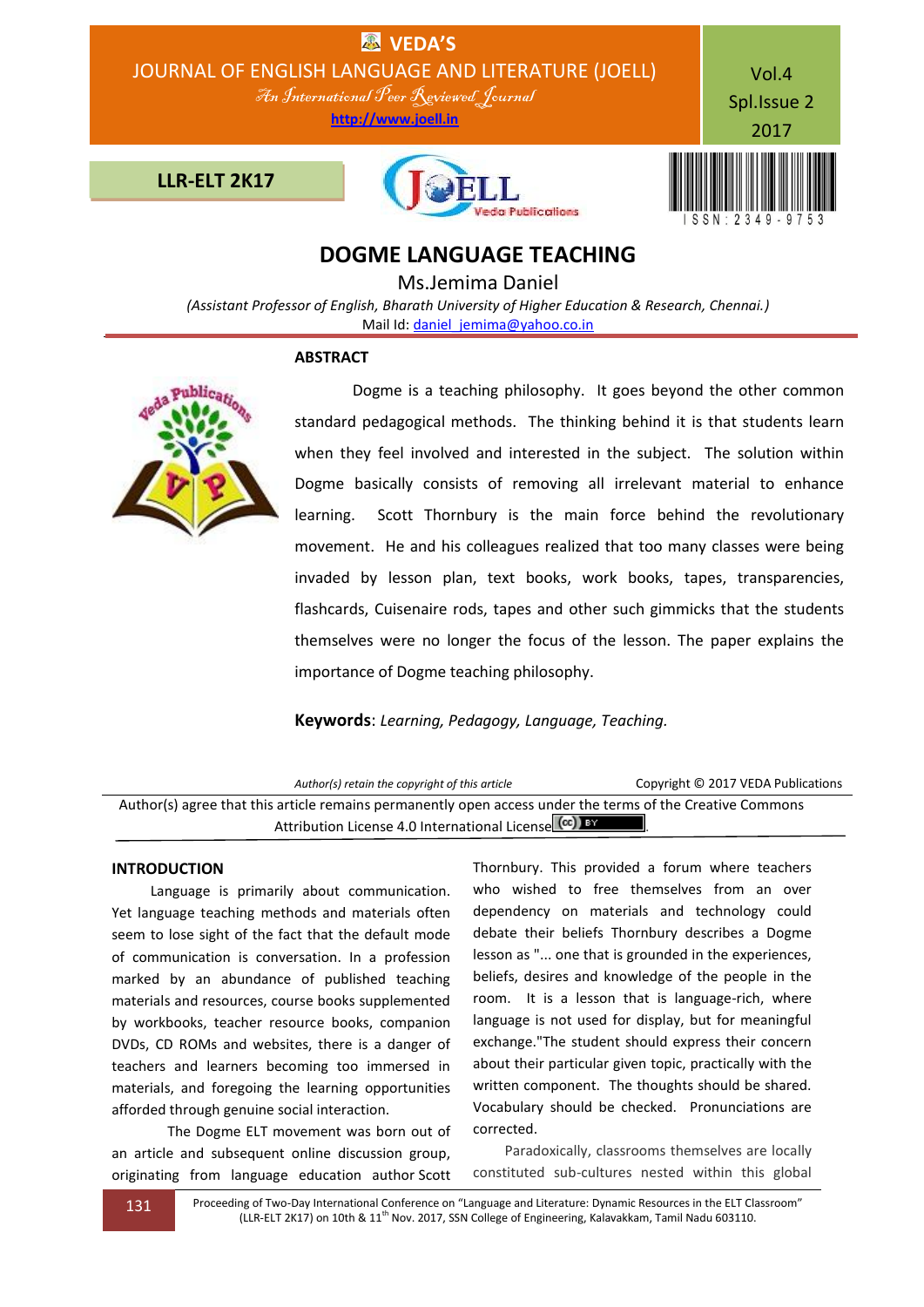**http://www.joell.in**

spread of English, and each has its own unique needs, goals, social structure and learning potential. Dogme is one way that the situated nature of language learning can accommodate, and exploit, the globalization of English. The teacher has a responsibility to notice the learners' emergent language, and to manage and facilitate the social processes out of which, and for which language develops. It seems fair to assume that Dogme ELT teaching would appeal more to experienced teachers who have a solid appreciation of the language systems their learners are learning, as well as a wide repertoire of procedures and techniques at their disposal that they can deploy eclectically in a dynamic response mode

The teacher therefore needs to be:

- A skilled linguist, who knows how language works and how to exploit it as a tool in learning and teaching (as it emerges in the classroom dialogue);
- A caring observer, who shows a lot of interest in his/her learners and has the skill to manage the classroom diversity, and
- An activist, who shows interest in the world and even willingness to change it.

## **PEDAGOGICAL FOUNDATIONS**

Dogme has its roots in communicative language teaching. Dogme has been noted for its compatibility with reflective teaching and for its compatibility with reflective teaching and for its intention to "humanize the classroom through a radical pedagogy of dialogue". It also shares many qualities with taskbased language learning in terms of methodology rather than philosophy. Research evidence for Dogme is limited but Thornbury argues that the similarities with task-based learning suggest that Dogme likely leads to similar results. An example is the findings that learners lend to interact, produce language and collaboratively co-construct their learning when engaged in communicative tasks.

## **KEY PRINCIPLES**

## Dogme has ten key principles:

1) Interactivity: The most direct route to learning is to be found in the interactivity between teachers and students and amongst the students themselves.

2) Engagement: Students are most engaged by content they have created themselves.

3) Dialogic processes: Learning is social and dialogic, where knowledge is co-constructed.

4) Scaffolded conservations: Learning makes place through conversations, where the learner and teacher co-construct the knowledge and skills.

5) Emergence: Language and Grammar emerge from the learning process. This is seen as distinct from the 'acquisition' of language

6) Affordance: The teacher's role is to optimize language learning affordances through directing attention to emergent language.

7) Voice: The learner's voice is given recognition along with the learner's beliefs and knowledge.

8) Empowerment: Students and teachers are empowered by freeing the classroom of published materials and textbooks.

9) Relevance: Materials should have relevance for the learners.

10) Critical use: Teachers and students should use published materials and textbooks in a critical way that recognizes their cultural and ideological biases.

 There are Dogme rules that can be followed but in true Dogme style they are there to be bent and moulded to your own teaching context. Here are some of the main ones:

- Resources should be provided by the students or whatever you come across. If doing a lesson on books then go to the library.
- All listening material should be student produced.
- The teacher should always put himself at the level of the students.
- All language used should be 'real' language and so have a communicative purpose.
- Grammar work should arise naturally during the lesson and should not be the driving force behind it.
- Students should not be placed into different level groups.

## **ADVANTAGES**

\* Learners are given a platform to use connected speech and build on the meaning which is relevant to

132 Proceeding of Two-Day International Conference on "Language and Literature: Dynamic Resources in the ELT Classroom" (LLR-ELT 2K17) on 10th & 11<sup>th</sup> Nov. 2017, SSN College of Engineering, Kalavakkam, Tamil Nadu 603110.